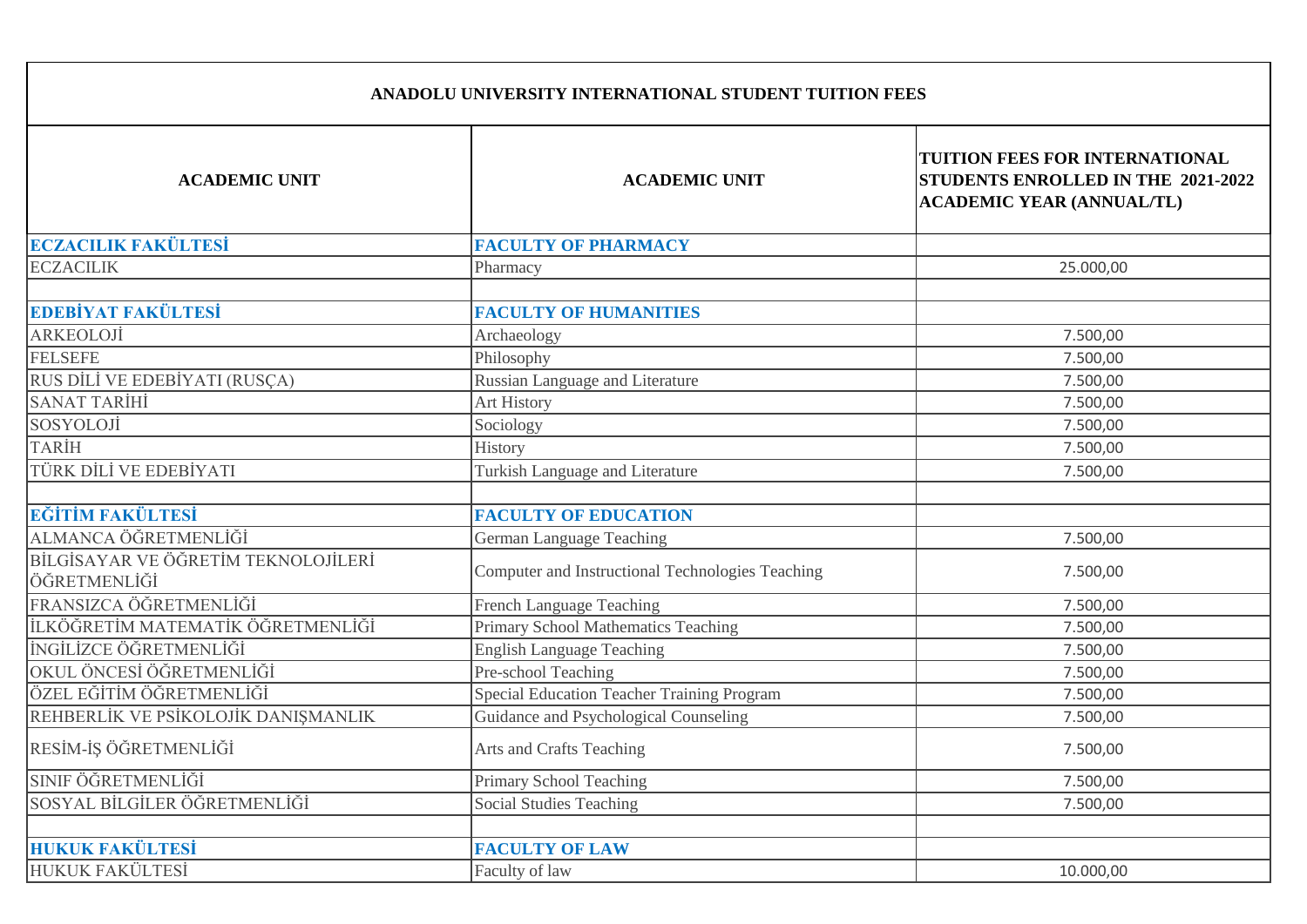| <b>İKTİSADİ VE İDARİ BİLİMLER FAKÜLTESİ</b> | <b>FACULTY OF ECONOMICS AND ADMINISTRATIVE</b><br><b>SCIENCES</b> |          |
|---------------------------------------------|-------------------------------------------------------------------|----------|
| ÇALIŞMA EKONOMİSİ VE ENDÜSTRİ İLİŞKİLERİ    | Labor Economics and Industrial Relations                          | 7.500,00 |
| <b>İKTİSAT</b>                              | Economics                                                         | 7.500,00 |
| İKTİSAT (İNGİLİZCE)                         | Economics (English)                                               | 7.500,00 |
| <b>İŞLETME</b>                              | <b>Business Administration</b>                                    | 7.500,00 |
| <b>İŞLETME</b> (İNGİLİZCE)                  | <b>Business Administration (English)</b>                          | 7.500,00 |
| <b>MALİYE</b>                               | <b>Public Finance</b>                                             | 7.500,00 |
| SİYASET BİLİMİ VE KAMU YÖNETİMİ             | <b>Public Administration</b>                                      | 7.500,00 |
| İLETİŞİM BİLİMLERİ FAKÜLTESİ                | <b>FACULTY OF COMMUNICATION SCIENCES</b>                          |          |
| <b>BASIN VE YAYIN</b>                       | Journalism                                                        | 7.500,00 |
| HALKLA İLİŞKİLER VE REKLAMCILIK             | Public Relations and Advertising                                  | 7.500,00 |
| İLETİŞİM TASARIMI VE YÖNETİMİ               | Communication Design and Management                               | 7.500,00 |
| <b>SİNEMA VE TELEVİZYON</b>                 | Cinema and Television                                             | 7.500,00 |
|                                             |                                                                   |          |
| SAĞLIK BİLİMLERİ FAKÜLTESİ                  | <b>FACULTY OF HEALTH SCIENCES</b>                                 |          |
| DİL VE KONUŞMA TERAPİSİ                     | Language and Speech Therapy                                       | 7.500,00 |
| <b>SOSYAL HİZMET</b>                        | <b>Social Services</b>                                            | 7.500,00 |
|                                             |                                                                   |          |
| <b>TURİZM FAKÜLTESİ</b>                     | <b>FACULTY OF TOURISM</b>                                         |          |
| TURİZM İŞLETMECİLİĞİ                        | Tourism Management                                                | 7.500,00 |
| GASTRONOMİ VE MUTFAK SANATLARI              | <b>Gastronomy and Culinary Arts</b>                               | 7.500,00 |
| TURİZM REHBERLİĞİ                           | <b>Tour Guiding</b>                                               | 7.500,00 |
|                                             |                                                                   |          |
| ESKİŞEHİR MESLEK YÜKSEKOKULU                | <b>ESKİŞEHİR VOCATIONAL SCHOOL</b>                                |          |
| <b>AŞÇILIK</b>                              | <b>Culinary Arts</b>                                              | 5.000,00 |
| BÜRO YÖNETİMİ VE YÖNETİCİ ASİSTANLIĞI       | Office Management and Executive Assistant Training                | 5.000,00 |
| <b>DIS TİCARET</b>                          | Foreign Trade                                                     | 5.000,00 |
| <b>EMLAK YÖNETİMİ</b>                       | <b>Property Management</b>                                        | 5.000,00 |
| PAZARLAMA                                   | Marketing                                                         | 5.000,00 |
| TURİZM VE OTEL İŞLETMECİLİĞİ                | Tourism and Hotel Management                                      | 5.000,00 |
|                                             |                                                                   |          |
| YUNUS EMRE SAĞLIK HİZMETLERİ MESLEK         | YUNUS EMRE VOCATIONAL SCHOOL                                      |          |
| YÜKSEKOKULU                                 |                                                                   |          |
| ÇOCUK GELİŞİMİ                              | Child Development                                                 | 5.000,00 |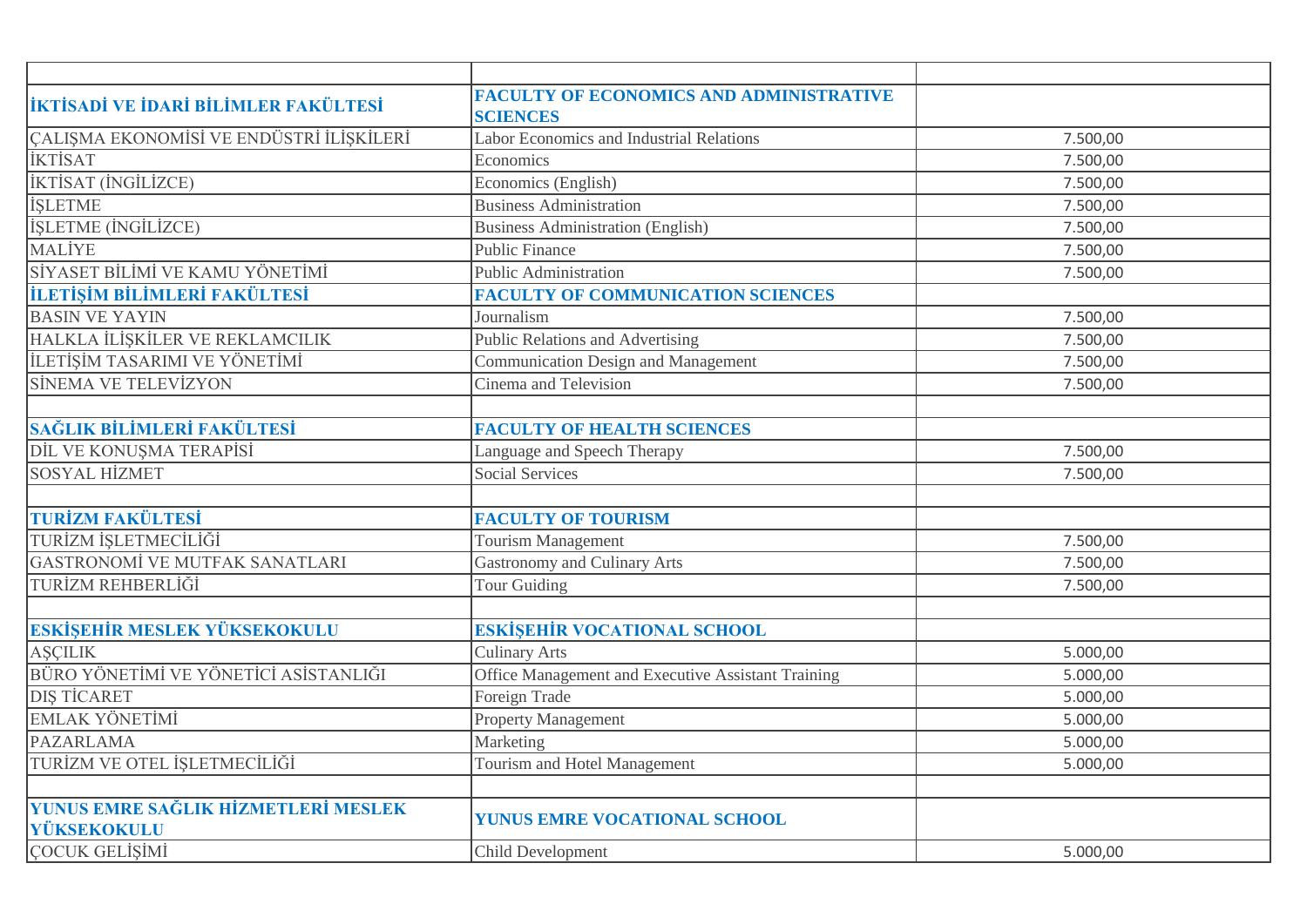| <b>ECZANE HİZMETLERİ</b>          | <b>Pharmacy Services</b>            | 5.000,00  |
|-----------------------------------|-------------------------------------|-----------|
| SAÇ BAKIMI VE GÜZELLİK HİZMETLERİ | <b>Haircare and Beauty Services</b> | 5.000,00  |
| TIBBİ LABORATUVAR TEKNİKLERİ      | Medical Laboratory Techniques       | 5.000,00  |
| YAŞLI BAKIMI                      | Geriatric Care                      | 5.000,00  |
|                                   |                                     |           |
| <b>GÜZEL SANATLAR FAKÜLTESİ</b>   | <b>FACULTY OF FINE ARTS</b>         |           |
| <b>BASKI SANATLARI</b>            | Printmaking                         | 10.000,00 |
| <b>CAM</b>                        | Glass                               | 10.000,00 |
| <b>ÇİZGİ FİLM VE ANİMASYON</b>    | Cartoon and Animation               | 10.000,00 |
| <b>GRAFİK SANATLAR</b>            | Graphic Arts                        | 10.000,00 |
| <b>HEYKEL</b>                     | Sculpture                           | 10.000,00 |
| <b>RESIM</b>                      | Painting                            | 10.000,00 |
| <b>SERAMİK</b>                    | Ceramic Arts                        | 10.000,00 |
|                                   |                                     |           |
| <b>DEVLET KONSERVATUVARI</b>      | <b>SCHOOL OF MUSIC AND DRAMA</b>    |           |
| ARP                               | Harp                                | 10.000,00 |
| <b>CALGI YAPIMI VE ONARIMI</b>    | <b>Instrument Making and Repair</b> | 10.000,00 |
| MÜZİKOLOJİ                        | Musicology                          | 10.000,00 |
| GİTAR                             | Quitar                              | 10.000,00 |
| ÜFLEMELİ VE VURMALI ÇALGILAR      | Wind and Percussion Instruments     | 10.000,00 |
| <b>OPERA</b>                      | Opera                               | 10.000,00 |
| <b>PIYANO</b>                     | Piano                               | 10.000,00 |